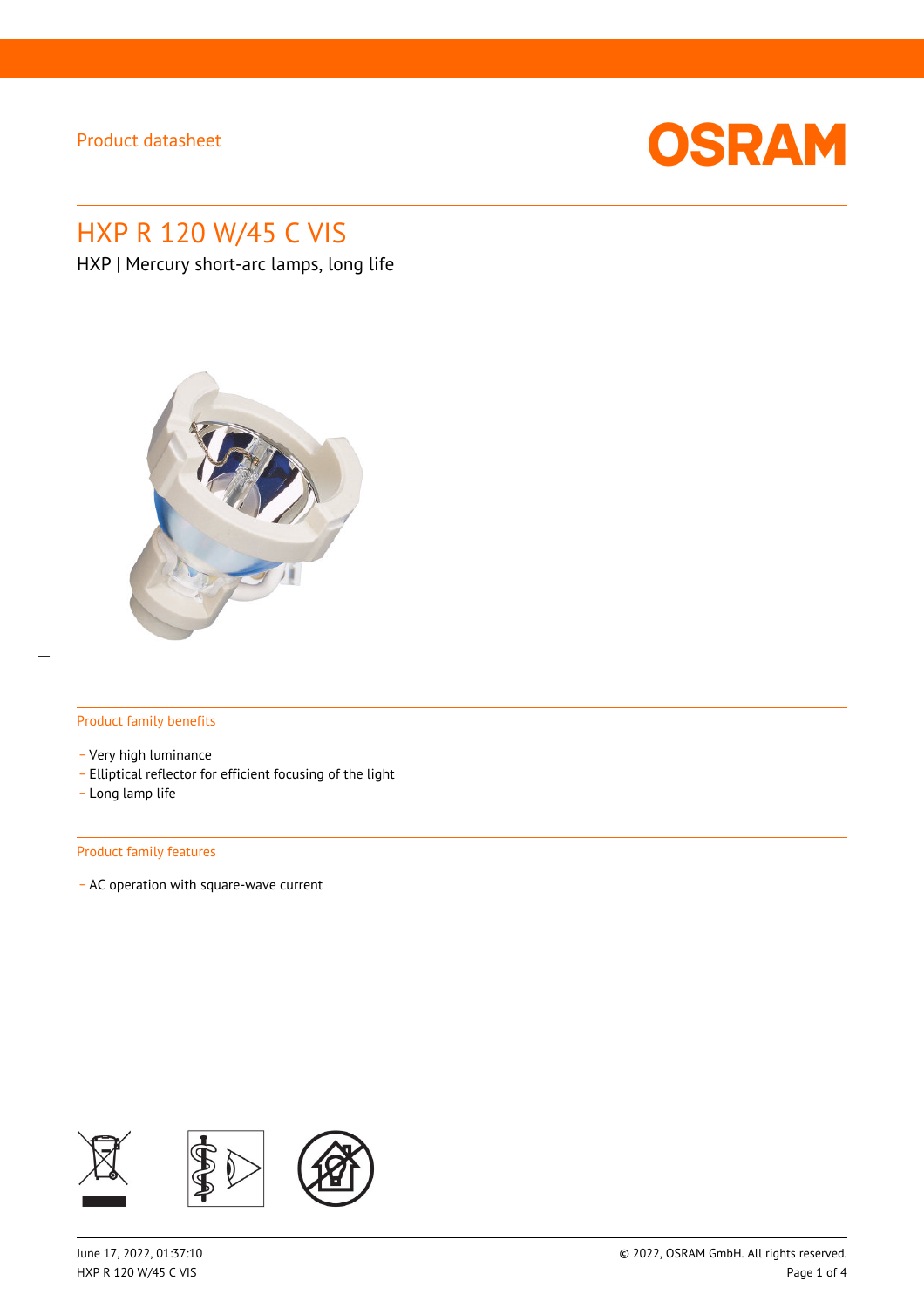#### Technical data

### **Electrical data**

| Lamp wattage           | 120W           |
|------------------------|----------------|
| <b>Nominal voltage</b> | 85.0 V         |
| Lamp voltage           | 6090 V $^{1)}$ |
| Lamp current           | 1.4A           |
| Type of current        | AC             |
| <b>Nominal wattage</b> | 120.00 W       |

 $^{\rm 1)}$  Initial voltage range

#### **Photometrical data**

| <b>Nominal luminous flux</b> | 2800 lm |
|------------------------------|---------|
| Light technical data         |         |
| <b>Focal length</b>          | 45.0 mm |

### **Dimensions & weight**



| <b>Diameter</b>                             | $67.0 \text{ mm}$ |
|---------------------------------------------|-------------------|
| Length with base excl. base pins/connection | 77.00 mm          |

#### **Lifespan**

 $\overline{a}$ 

**Lifespan** 2000 h

#### **Additional product data**

| <b>Product remark</b> | To be operated with PT-VIP 2AC/380 01 DIM 120 |
|-----------------------|-----------------------------------------------|
|                       | VS25                                          |

### **Capabilities**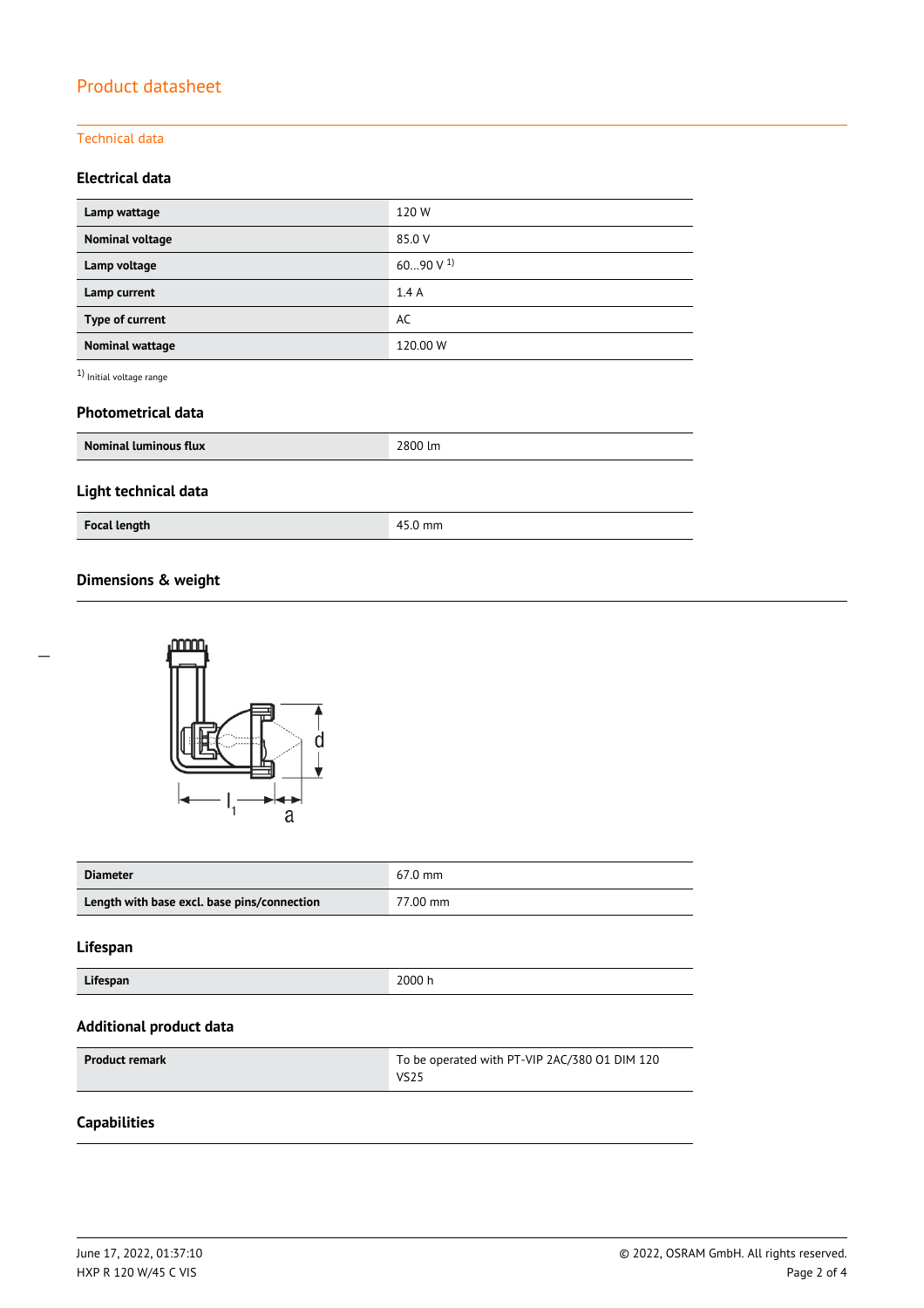| Cooling                 | Forced |
|-------------------------|--------|
| <b>Burning position</b> | p20    |
| Application             | Other  |

### **Environmental information**

| Information according Art. 33 of EU Regulation (EC) 1907/2006 (REACh)  |                                    |  |
|------------------------------------------------------------------------|------------------------------------|--|
| Date of Declaration                                                    | 19-01-2022                         |  |
| <b>Primary Article Identifier</b>                                      | 4050300882772                      |  |
| Candidate List Substance 1                                             | No declarable substances contained |  |
| Declaration No. in SCIP database<br>No declarable substances contained |                                    |  |